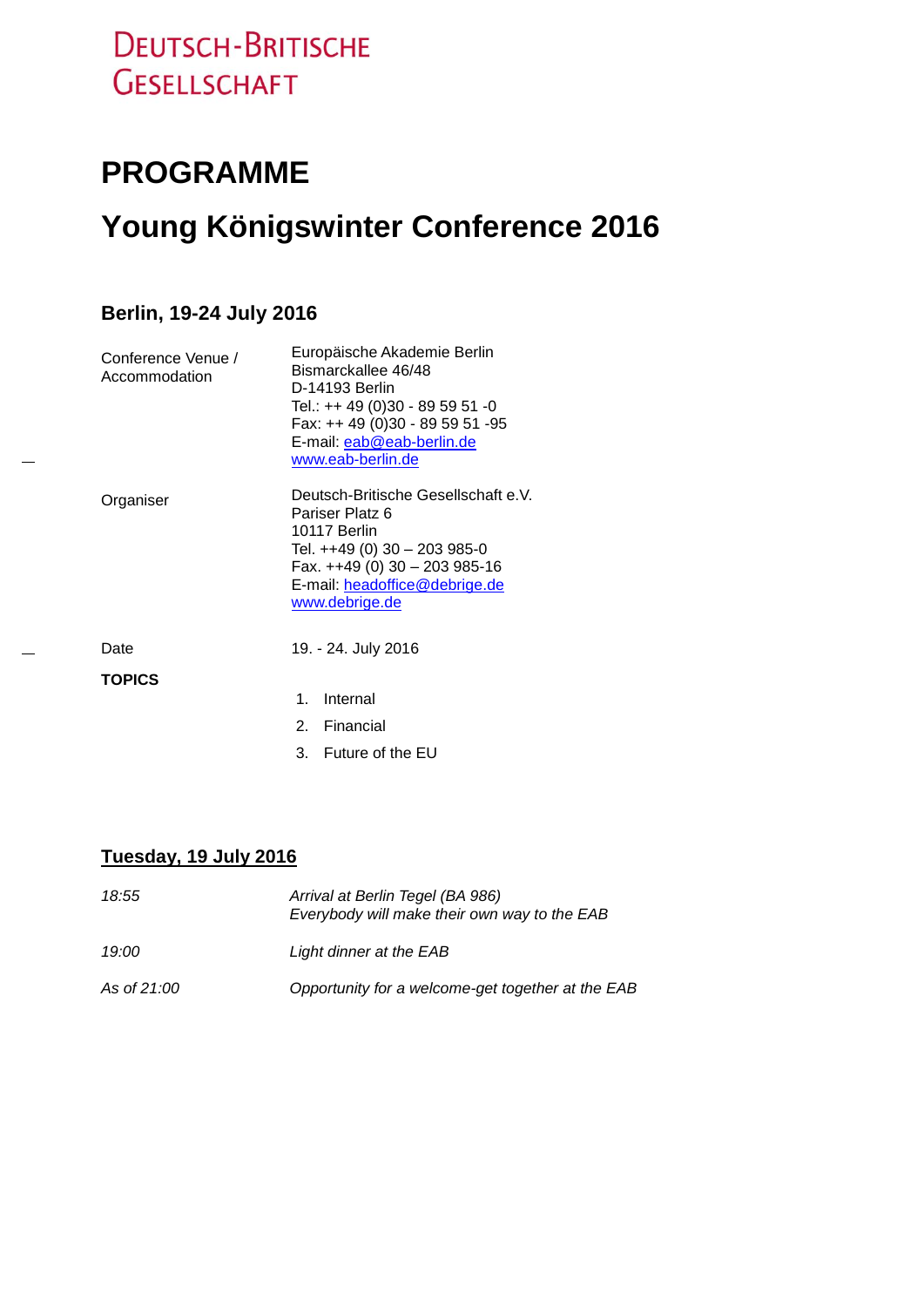## **Wednesday, 20 July 2016**

| 08:00       | <b>Breakfast</b>                                                                                                                                                                                                                                                              |
|-------------|-------------------------------------------------------------------------------------------------------------------------------------------------------------------------------------------------------------------------------------------------------------------------------|
| 09:00       | <b>Opening of the conference</b><br>by the Chairman<br>Sir Nigel Broomfield, Former Ambassador to the Federal<br>Republic of Germany and the German Democratic Republic<br>and Hans-Henning Horstmann, Ambassador ret.<br>Chairman of the Deutsch-Britische Gesellschaft e.V. |
|             | <b>Key note Speakers</b><br>Dr. Peter Ptassek, Deputy Director-General for European<br>Affairs, Auswärtiges Amt<br>Sir Sebastian Wood, KCMG, British Ambassador                                                                                                               |
| 10:30       | Group photo take and Coffee break                                                                                                                                                                                                                                             |
| 11:00       | <b>Introductions</b> to the study group topics by selected<br>participants                                                                                                                                                                                                    |
|             | Group I: N.N., Ulrike Esther Franke<br>Group II: Michael Martins, Florian Flachenecker<br>Group III: Ruth MacDonald, Natalya Nepomnyashcha                                                                                                                                    |
| 12:30       | Lunch at EAB                                                                                                                                                                                                                                                                  |
| 14:00       | <b>Study group sessions begin</b><br>Selection of Chair and Rapporteur                                                                                                                                                                                                        |
| 15:30       | Coffee / Tea                                                                                                                                                                                                                                                                  |
| 16:00       | <b>Continuation of working groups</b>                                                                                                                                                                                                                                         |
| 19:00       | Walk to the British Ambassador's residence,<br>Höhmannstr. 10, 14193 Berlin-Grunewald                                                                                                                                                                                         |
| 19:30       | Dinner hosted by the British Ambassador to the Federal<br>Republic of Germany, Sir Sebastian Wood                                                                                                                                                                             |
| As of 22:00 | Walk back                                                                                                                                                                                                                                                                     |

## **Thursday, 21 July 2016**

| 08:00 | <b>Breakfast</b>                                                                              |
|-------|-----------------------------------------------------------------------------------------------|
| 09:00 | Lecture with regard to the topic of group III                                                 |
|       | Speaker: Almut Möller, Head of Berlin Office,<br>European Council on Foreign Relations (ECFR) |
| 10:30 | Coffee break                                                                                  |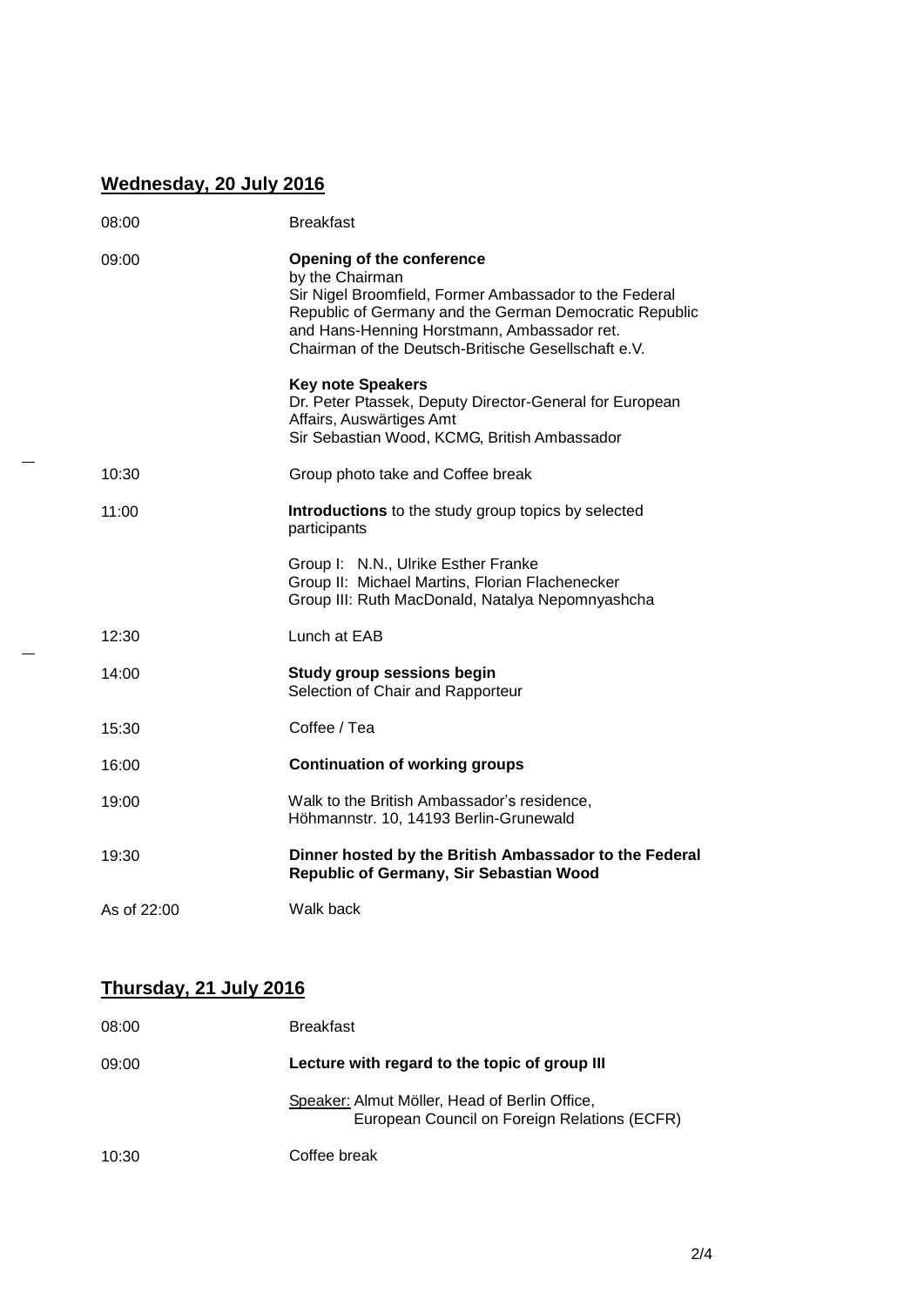| 11:00       | Lecture with regard to the topic of group I                                                                   |
|-------------|---------------------------------------------------------------------------------------------------------------|
|             | Speaker: Dr. Nicolai von Ondarza,<br>Deputy Head of Research EU/ Europe,<br>Stiftung Wissenschaft und Politik |
| 13:00       | Lunch at EAB                                                                                                  |
| 14:00       | <b>Study groups</b>                                                                                           |
| 15:30       | Coffee break                                                                                                  |
| 16:00       | Study groups                                                                                                  |
| 18:30       | Transfer to Würth Haus                                                                                        |
| 19:00-21.30 | Würth Haus, Schwanenwerder<br>Lecture,<br>Dinner<br>Speaker: Hans-Henning Horstmann                           |

## **Friday, 22 July 2016**

| 08:00       | <b>Breakfast</b>                                                                                |
|-------------|-------------------------------------------------------------------------------------------------|
| 09:00       | <b>Study groups</b>                                                                             |
| 10:30       | Coffee break                                                                                    |
| 11:00       | <b>Study groups</b>                                                                             |
| 13:00       | Lunch at EAB                                                                                    |
| 14:00       | Study groups                                                                                    |
| 15:30       | Coffee break                                                                                    |
| 15:30       | Direct Bustransfer to Federal Ministry of Finance,<br>Wilhelmstraße 97, 10117 Berlin            |
| 16:30       | Lecture with regard to group II                                                                 |
|             | Speaker: Dr. Martin Heipertz,<br>Federal Ministry of Finance                                    |
| 18:30       | Walk to Brasserie Am Gendarmenmarkt                                                             |
| 19:00-21:00 | Dinner at the invitation of the Federal Foreign Office                                          |
|             | Speaker: Dr. Peter Ptassek,<br>Deputy Director-General for European Affairs,<br>Auswärtiges Amt |
|             |                                                                                                 |

3/4